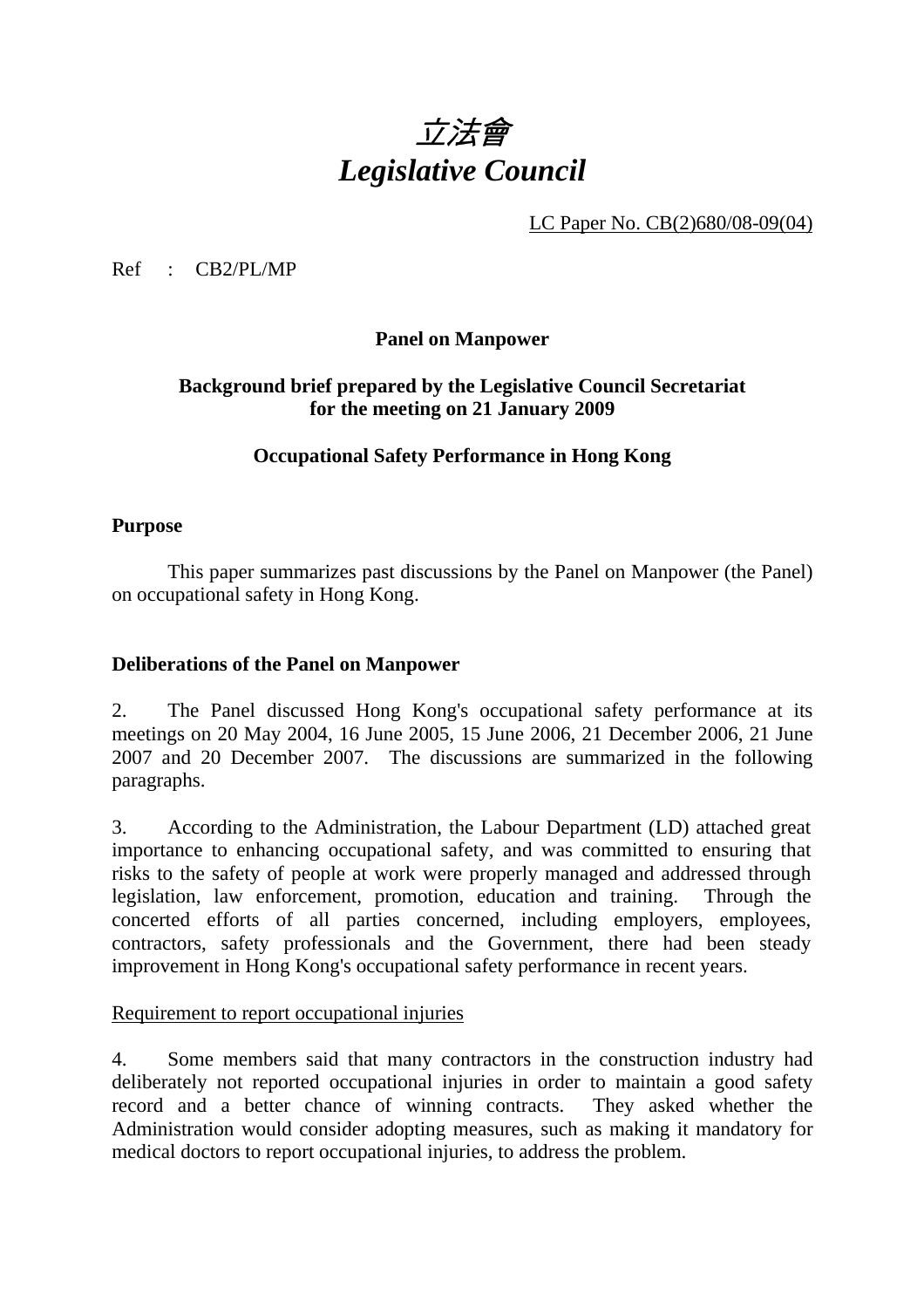5. The Administration responded that there were statutory requirements on the notification of occupational diseases and most occupational injuries had been reported. It was tackling the problem through law enforcement, publicity and education.

# Causes for industrial accidents

6. Some members asked whether the Administration had carried out case studies to identify the causes for industrial accidents. They considered that such information could help the Administration plan and enhance the publicity and education programmes on industrial safety for targeted groups and industries.

7. The Administration responded that it had conducted in-depth analyses on fatal industrial accidents. Case analyses had been provided to trade unions, training institutes, the media and occupational safety officers for dissemination to relevant sectors.

# Work-related injuries of self-employed persons

8. Some members suggested that consideration should be given to making it mandatory for all work-related injuries to be reported to LD, including those of self-employed persons.

9. The Administration stressed that careful consideration should be given to the idea of requiring self-employed persons to report work injuries since it would require introduction of new legislation to give effect to the requirement. The likely impact of this policy should be fully assessed, and the agreement of all stakeholders had to be sought before implementation. The Administration added that in deciding whether a person was self-employed, the court would take into account all relevant facts of a case, including the circumstances, the evidence and precedent cases, if any, before concluding its judgment.

10. Some members considered that the Administration should compile work injury statistics from a wider perspective, and provide members with figures which covered all accidents occurring on construction sites, regardless of whether the injuries were related to employees or employers. With such information, members could have a more comprehensive picture of the safety performance of the construction industry.

## Occupational safety of persons working at height

11. Some members noted with concern the number of fatalities caused by falling of workers from height. They asked whether the increase was related to improper working procedures on scaffolds.

12. The Administration responded that it had conducted an in-depth analysis into the causes for occupational injuries and industrial accidents in the construction industry and found that about 48% of the cases involved workers in minor renovation,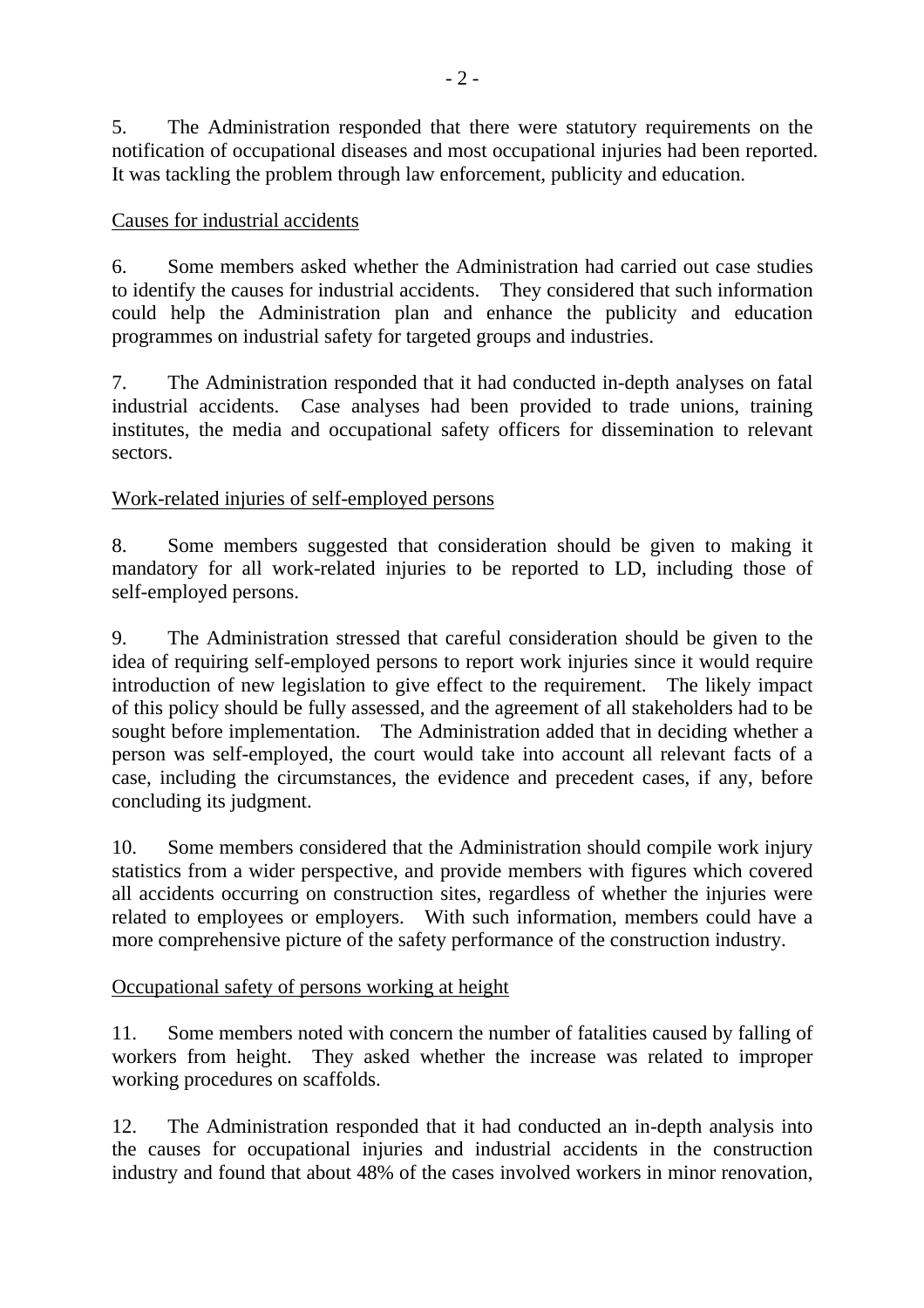repair and maintenance works, including those working on truss-out scaffolds. The Administration stressed that it was very concerned about industrial accidents caused by fall from height, and had taken the following measures to improve the situation -

- (a) launching publicity campaigns directed at workers engaged in scaffolding works to enhance their safety awareness; and
- (b) stepping up inspections at construction sites to ascertain employers' and employees' compliance with the safety legislation.

13. The Administration advised that in order to improve the safety of workers working at height, LD had organized several large-scale seminars aimed at enhancing the safety awareness of employees, and had provided contractors with case analyses for sharing with their workers.

## Industrial accidents related to the operation of tower cranes

14. Some members asked about the measures taken by the Administration to minimize industrial accidents related to the operation of tower cranes after a fatal accident in July 2007.

15. The Administration responded that it had taken stringent enforcement measures pursuant to the fatal accident, such as launching territory-wide inspections at construction sites, initiating prosecutions and issuance of suspension/improvement notices, organizing training courses for construction site workers and safety seminars for members of the trade. The Administration stressed that the fundamental issue involved in occupational health and safety was the need to promote a safety culture among the trades.

16. The Administration informed the Panel that the Committee on Construction Site Safety (CCSS) under the Construction Industry Council (CIC) had set up an Informal Task Force (ITF) to carry out a study with a view to improving the safe operation of tower cranes. Members of ITF comprised representatives from trade associations, professional bodies, trade unions, academia and government departments. ITF would recommend the following improvement measures to CIC -

- (a) all critical components and key members of a crane should be thoroughly examined and certified to be safe before delivery to sites for erection;
- (b) checklists on key components, certificates of examination and testing and maintenance should be kept available for on-site inspection;
- (c) a supervising engineer should be employed to directly supervise the erection, telescoping, lowering and dismantling of cranes;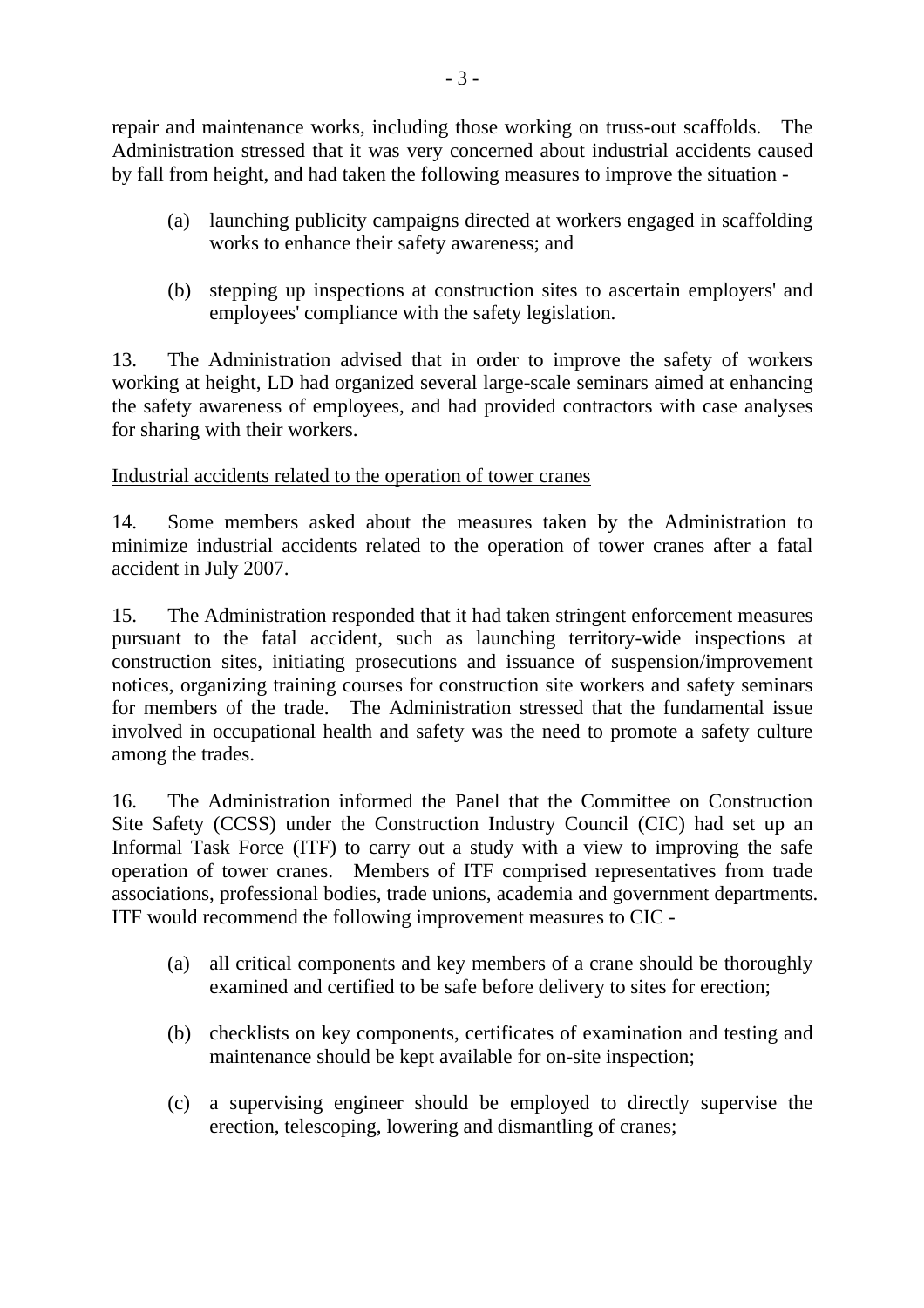- (d) the structural integrity of the foundation set-up, wall ties and its sitting structure should be assessed by a structural engineer; and
- (e) all workers engaged in securing loads should receive a two-day training on rigging activities involving tower cranes.

17. The Administration advised that LD would consider issuing suspension notices to suspend operations of the tower crane concerned, if the above measures were not being followed.

## Occupational safety in construction sites and under hot weather

18. Some members enquired whether enhanced measures had been taken to minimize fatalities in construction sites, and whether the Administration had considered implementing measures to regulate working in very hot weather and promote eight hours of work for construction workers. They considered that workers should suspend their work in very hot weather.

19. The Administration responded that CCSS had looked at various issues including safety of heavy equipment at construction sites, safety of renovation and maintenance works, and working in hot weather. CCSS's preliminary finding was that it would be difficult to regulate working in hot weather as the precise temperature would vary according to the specific location of the works as well as the worksite arrangements. Hence, guidelines which drew attention to pertinent points to note and consider in selecting context-specific measures would instead be issued. The Administration had stepped up measures to minimize industrial accidents. These included, among others, putting in place a referral mechanism with property management companies to enable surprise inspections to be conducted on premises with unsafe renovation works, conducting additional inspections during weekends, and encouraging workers to attend safety training courses through different channels.

#### Renovation safety

20. Regarding renovation safety, the Administration informed the Panel that to tackle the increase in the number of occupational injuries and industrial accidents recorded for minor renovation, repair and maintenance works, it had adopted the following measures -

- (a) stepping up inspections at construction sites to ensure that contractors and construction workers observed safety and health at work;
- (b) strengthening the cooperation with the Association of Property Management Companies to make sure that the notification system, which required repair and maintenance works carried out in buildings to be reported to LD, worked effectively; and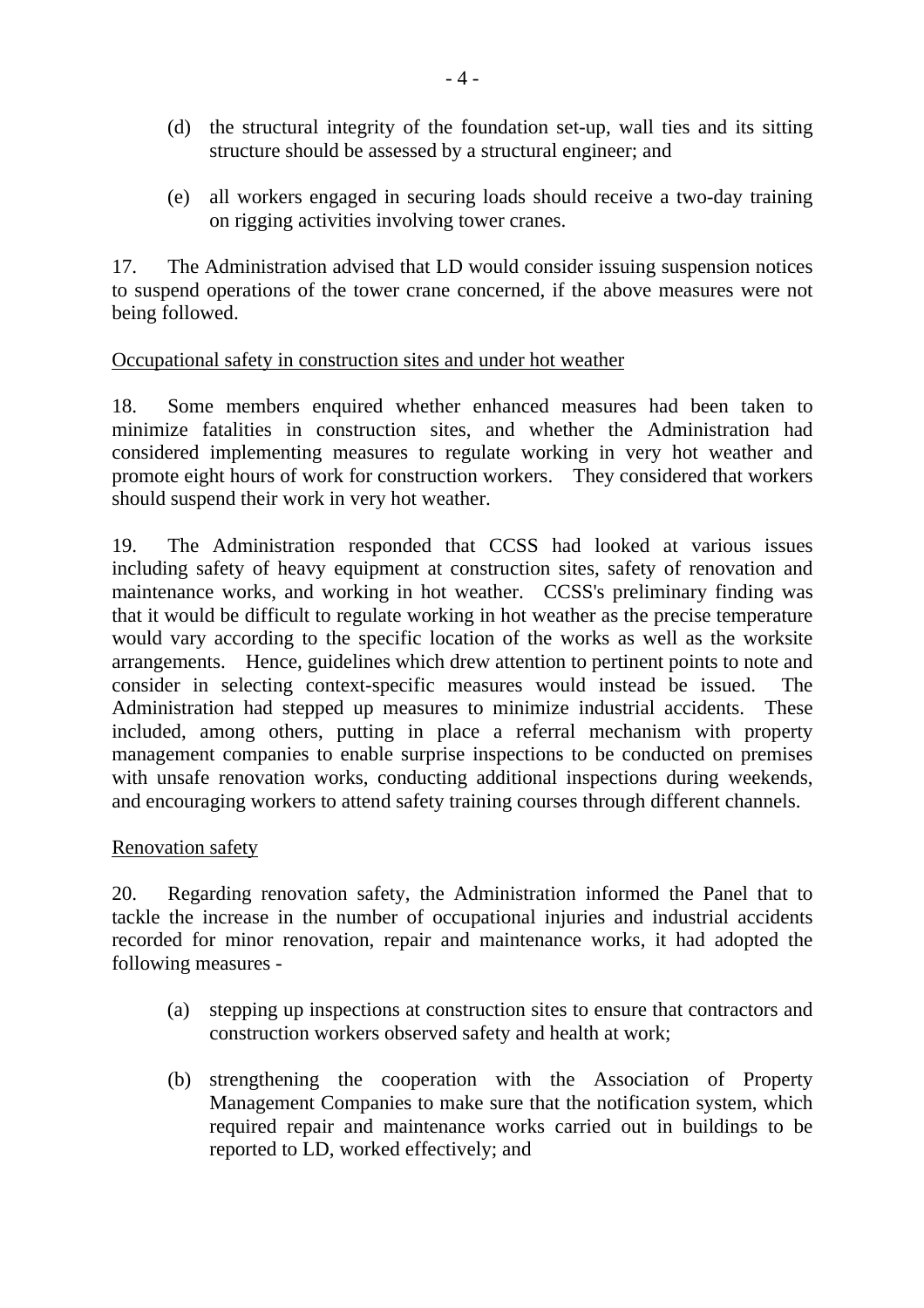(c) enhancing the safety awareness of employers and employees in various industries through promotional and enforcement activities.

## Recent measures to enhance occupational safety

21. According to the Administration, it had recently implemented the following series of measures to enhance occupational safety.

## *Enforcement campaigns*

22. In the first half of 2007, the Administration conducted eight enforcement campaigns focused on a wide range of safety issues, including the safe operation of vehicles/mobile plants on construction sites, safety in the wholesale and retail trade, catering safety, cargo and container handling safety, construction safety, ladder safety and safety in the use of electricity. In these safety campaigns, the Administration took stringent enforcement actions, including issuing suspension notices/improvement notices, whenever necessary to ensure compliance with the law.

23. A special inspection campaign targeting at vehicles and mobile plants used on construction sites was conducted between January and May 2007 with a view to enhancing the industry's awareness of the striking and trapping hazards related to the use of such vehicles and plants. Safety advice was given to the owners/contractors responsible for these vehicles and plants during the exercise.

24. To address the concern on work safety of the wholesale and retail trade, the Administration launched between March and April 2007 a territory-wide inspection campaign to enhance the safety awareness of employers and employees in the trade. During the period, there were 2 612 inspections of wholesale and retail establishments including 48 supermarkets, with 25 prosecutions instituted and 30 improvement notices issued.

25. In light of two fatal accidents involving the use of ladder and electrical tool respectively in May 2007, a blitz operation on ladder safety and safe use of electricity was launched in June 2007 to regulate the safety performance of the duty holders concerned, including workers. LD had taken enforcement actions with a total of 76 prosecutions instituted and 73 improvement notices issued.

*SME Sponsorship Scheme for Fall Arresting Equipment for Renovation and Maintenance Work* 

26. According to the Administration, working-at-height was one of the high-risk areas of work. The use of fall-arresting equipment could help mitigate such risks. The purchase of safety equipment could bring financial difficulties to small and medium-sized (SME) building contractors. As a means to encourage SME contractors to use fall-arresting equipment, the Administration had since October 2005 joined the Occupational Safety and Health Council (OSHC) in launching a subsidy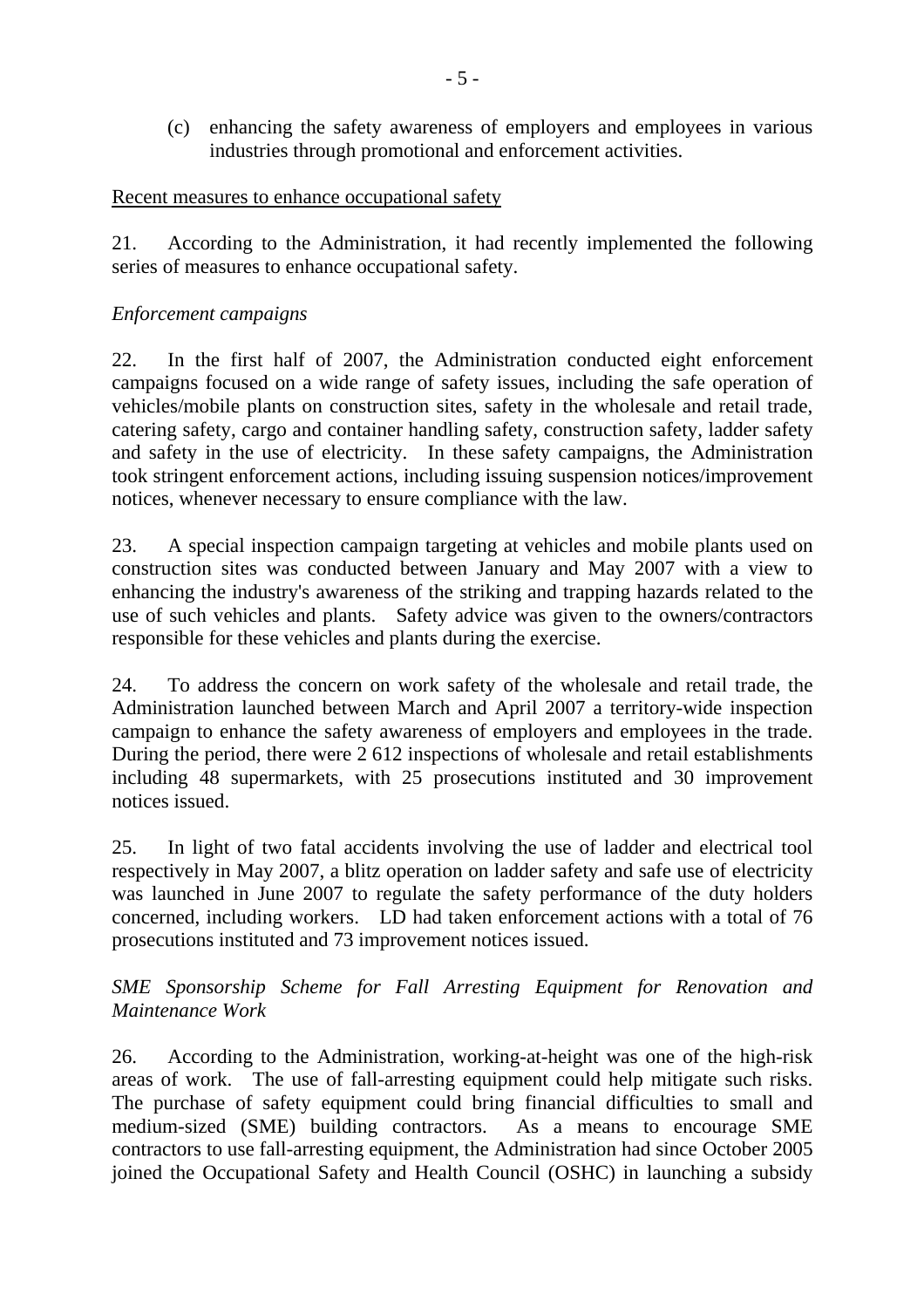scheme for the purchase of fall-arresting equipment for working-at-height.

27. Under the subsidy scheme, a subsidy of up to \$3,000 was offered to proprietors or contractors of SMEs to purchase a Transportable Temporary Anchor Device, safety harness, fall arresting device and an independent lifeline. As a prerequisite, all subsidized SMEs must send their employees to attend the related free OSHC safety training courses.

28. A study by the Hong Kong University of Science and Technology commissioned by OSHC on the safety of truss-out scaffolds indicated that the use of T-shaped metal brackets could help overcome the difficulties in fixing and removing the expansion anchor bolts at lower positions. To encourage SME contractors to use safety equipment of higher standards, OSHC and LD decided in October 2006 to increase the subsidy ceiling under the subsidy scheme by \$500 to \$3,500 to assist applicants to purchase up to a maximum of five T-shaped metal brackets. This ceiling for subsidy was further increased to \$4,000 in June 2007 to assist applicants to purchase up to a maximum of 10 T-shaped metal brackets.

# *SME Sponsorship Scheme for Safety in Confined Spaces*

29. According to the Administration, OSHC launched in 2004 a subsidy scheme to enhance work safety in confined spaces, such as manholes, sewage pipes and water tanks. Under the scheme, OSHC offered a maximum grant of \$10,000 for SMEs with financial difficulties to purchase gas testing equipment. OSHC also offered financial assistance to SMEs for conducting risk assessment. The ceiling of subsidy for this purpose was \$3,000 and each SME could be subsidized up to a maximum of three times within a year. However, an SME was not entitled to obtain subsidies for procuring gas testing equipment and risk assessment service simultaneously. All subsidized SMEs must nominate their employees to attend the related free OSHC training courses.

## *Establishment of Central Inspection Team*

30. According to information provided by the Administration for the Panel meeting on 18 October 2007, LD would set up a Central Inspection Team to deal with investigation of complaints from workers against unsafe work conditions in their workplaces and to conduct surprise inspections at randomly selected workplaces of different geographical areas. Not only would this achieve better deterrent effect, it would also prevent possible collusion between Occupational Safety Officers of LD's district offices and the contractors/proprietors concerned. With this central investigation mechanism, workers might be more willing to report malpractices, if any, without fear of reprisals from the contractors/proprietors.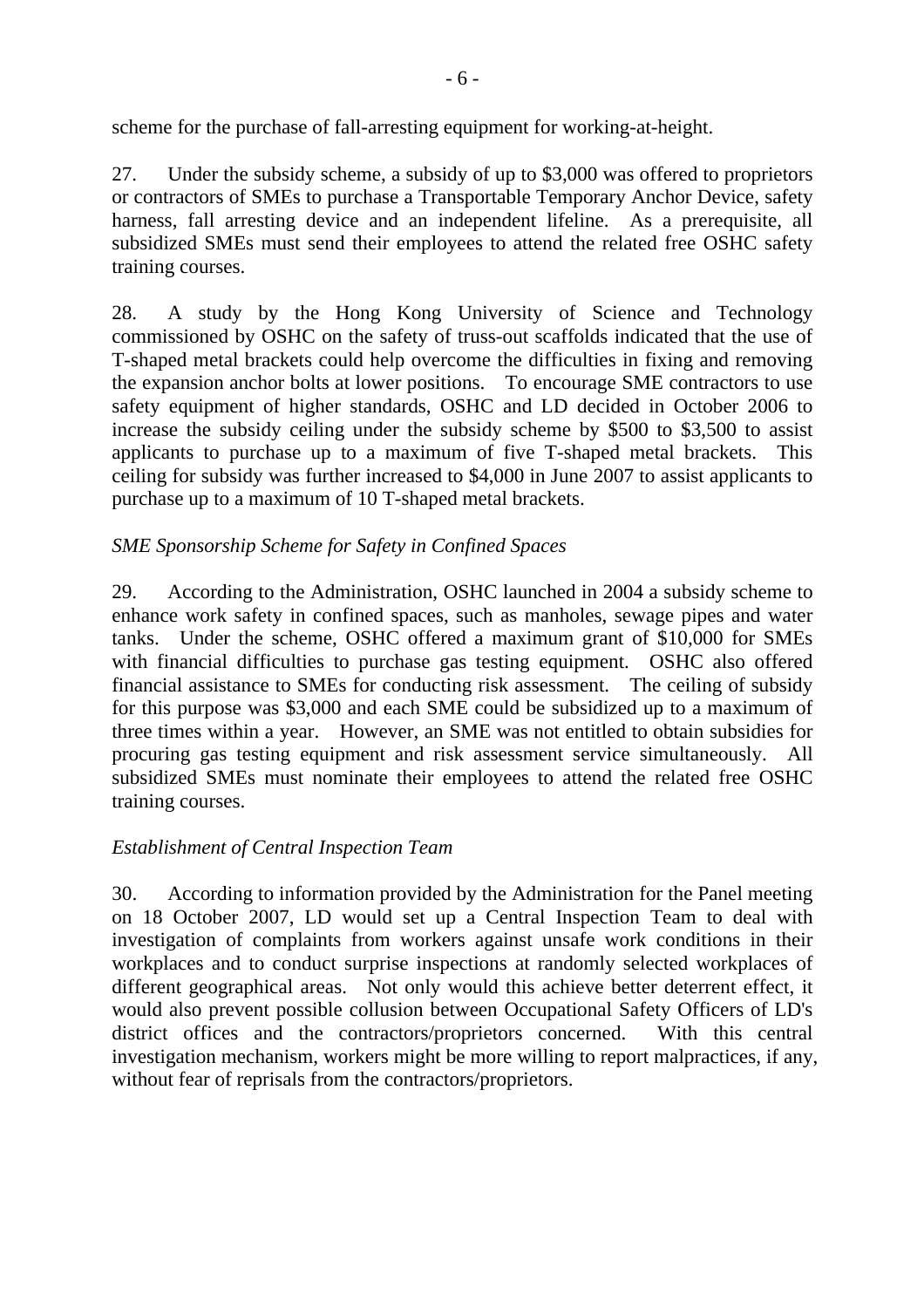# **Relevant papers**

31. A list of relevant papers which are available on the Legislative Council website is in the **Appendix**.

Council Business Division 2 Legislative Council Secretariat 15 January 2009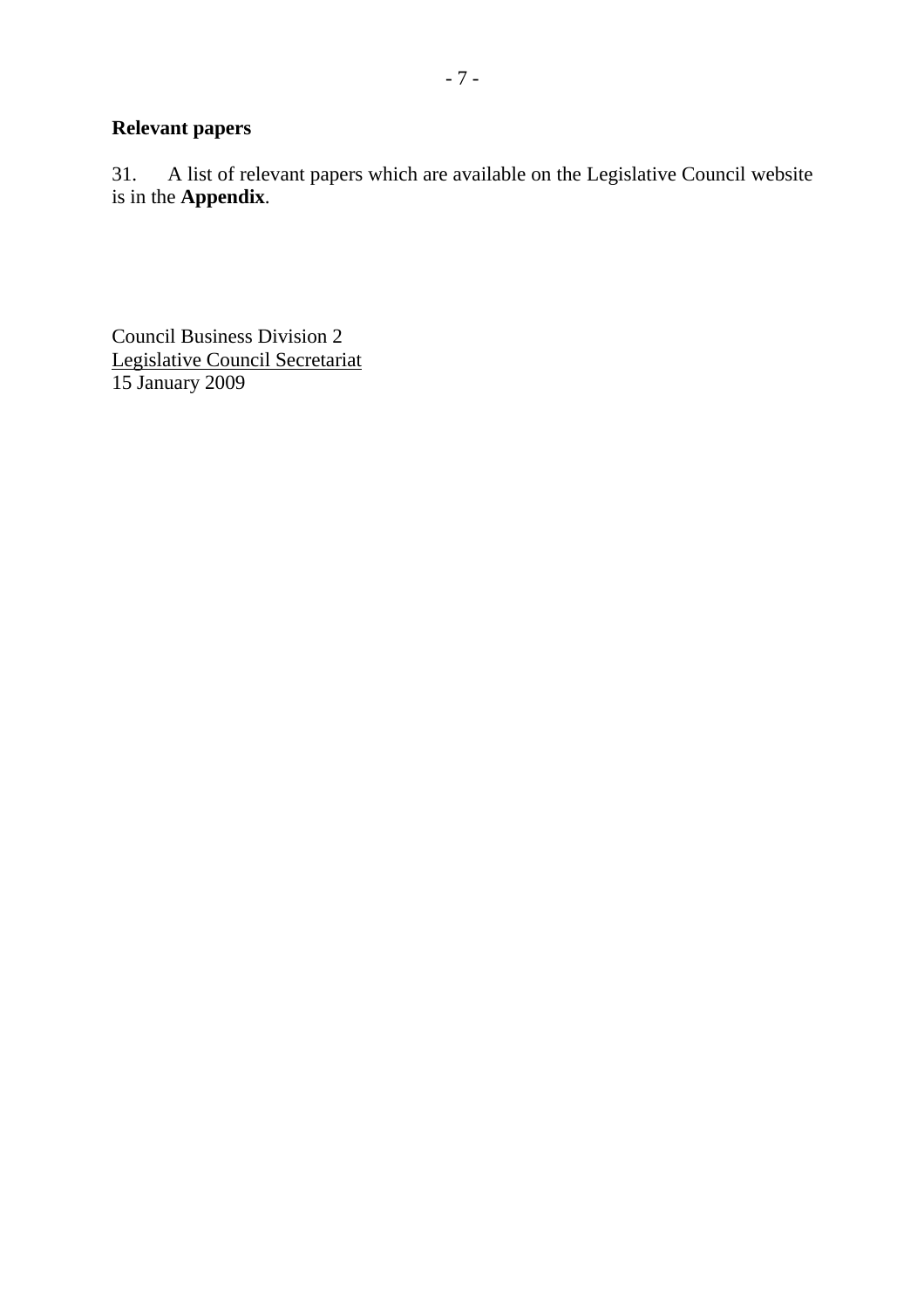## **Appendix**

#### **List of relevant papers on occupational safety in Hong Kong**

#### Minutes

- (a) minutes of meeting of the Panel on Manpower on 20 May 2004 [LC Paper No. CB(2)3202/03-04];
- (b) minutes of meeting of the Panel on Manpower on 16 June 2005 [LC Paper No. CB(2)2468/04-05];
- (c) minutes of meeting of the Panel on Manpower on 15 June 2006 [LC Paper No. CB(2)2741/05-06];
- (d) minutes of meeting of the Panel on Manpower on 21 December 2006 [LC Paper No. CB(2)838/06-07];
- (e) minutes of meeting of the Panel on Manpower on 21 June 2007 [LC Paper No. CB(2)2688/06-07];
- (f) minutes of meeting of the Panel on Manpower on 20 December 2007 [LC Paper No. CB(2)1073/07-08];

#### Papers

- (g) Administration's paper entitled "Hong Kong's Occupational Safety Performance in 2003" for the meeting of the Panel on Manpower on 20 May 2004 [LC Paper No. CB(2)2371/03-04(03)];
- (h) Administration's paper entitled "Occupational Safety Performance of Hong Kong in 2004" for the meeting of the Panel on Manpower on 16 June 2005 [LC Paper No. CB(2)1889/04-05(05)];
- (i) Administration's paper entitled "Occupational Safety Performance of Hong Kong in 2005" for the meeting of the Panel on Manpower on 15 June 2006 [LC Paper No. CB(2)2324/05-06(07)];
- (j) Administration's paper entitled "Hong Kong's Occupational Safety Performance in the First Half of 2006" for the meeting of the Panel on Manpower on 21 December 2006 [LC Paper No. CB(2)672/06-07(04)];
- (k) Administration's paper entitled "Hong Kong's Occupational Safety Performance in 2006" for the meeting of the Panel on Manpower on 21 June 2007 [LC Paper No. CB(2)2173/06-07(05)];